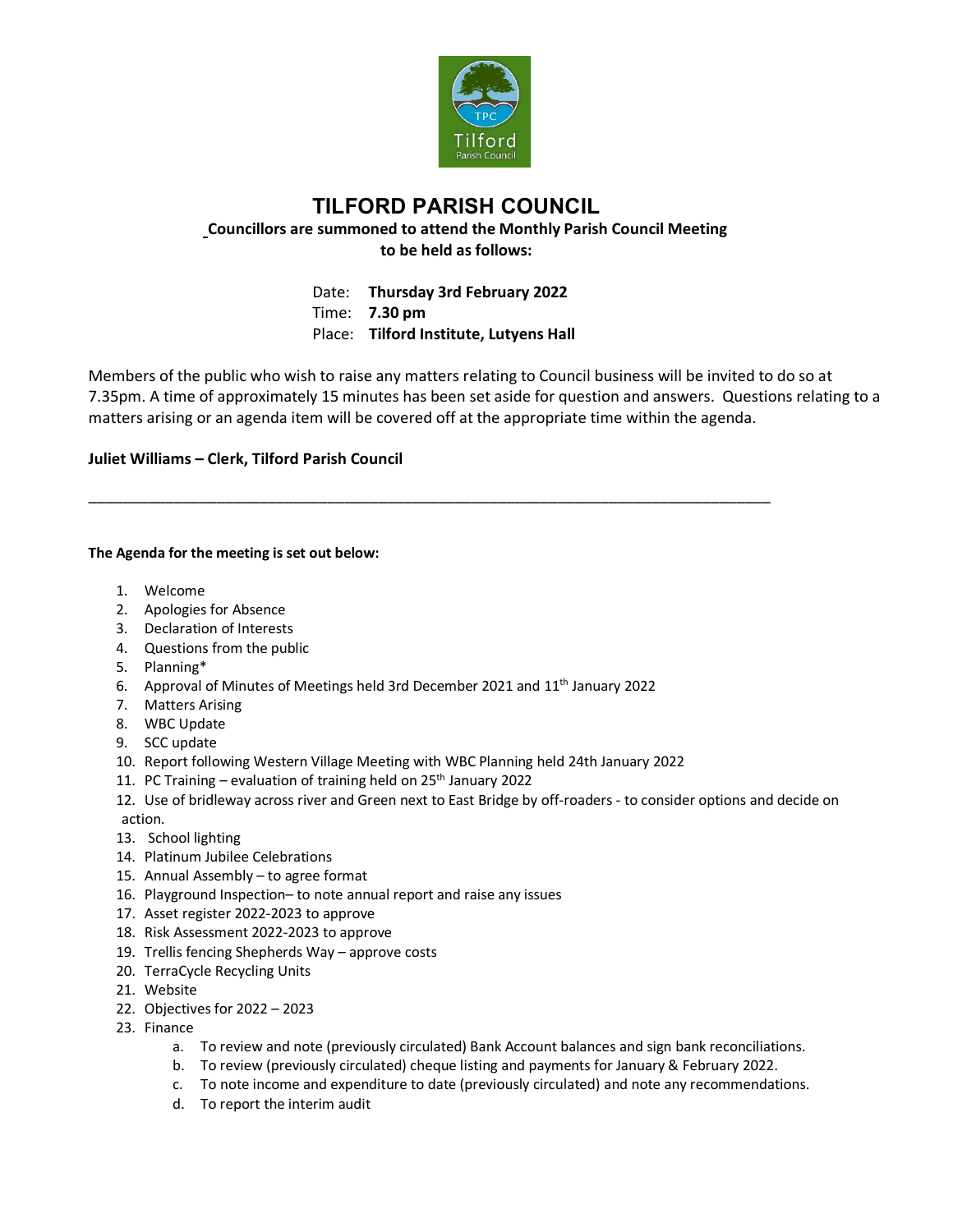

- e. Bank mandate to discuss new banking options
- 24. Reports & Correspondence
- 25. Matters raised by members
- 26. Exempt Matters

\*

27. Date of next meeting: **Thursday 3rd March 2022.**

| WA/2022/00405 |                      | Erection of extension and alterations including dormer and bay windows       |
|---------------|----------------------|------------------------------------------------------------------------------|
|               | <b>28 SHEPHERDS</b>  |                                                                              |
|               | <b>WAY TILFORD</b>   | http://planning360.waverley.gov.uk/planning/search-                          |
|               | <b>FARNHAM</b>       | applications#VIEW?RefType=GFPlanning&KeyNo=535761&KeyText=Subject            |
|               | <b>GU10 2AB</b>      |                                                                              |
|               |                      | Conversion of existing buildings to form a new dwelling. Site a.             |
| WA/2022/00385 | <b>BARN</b>          |                                                                              |
|               | <b>STONEHILLS</b>    |                                                                              |
|               | <b>TILFORD ROAD</b>  | http://planning360.waverley.gov.uk/planning/search-                          |
|               | <b>FARNHAM</b>       | applications#VIEW?RefType=GFPlanning&KeyNo=535739&KeyText=Subject            |
|               | <b>GU10 2DE</b>      |                                                                              |
| WA/2022/00363 | <b>TILHILL HOUSE</b> | Erection of ancillary outbuilding                                            |
|               | <b>SQUIRES HILL</b>  |                                                                              |
|               | <b>LANE TILFORD</b>  | http://planning360.waverley.gov.uk/planning/search-                          |
|               | <b>FARNHAM</b>       | applications#VIEW?RefType=GFPlanning&KeyNo=535717&KeyText=Subject            |
|               | <b>GU10 2AD</b>      |                                                                              |
|               |                      | Certificate of lawfulness under s192 for erection of outbuilding             |
|               | <b>COBBETTS</b>      |                                                                              |
|               | <b>CORNER</b>        |                                                                              |
| WA/2022/00317 | <b>FARNHAM</b>       | http://planning360.waverley.gov.uk/planning/search-                          |
|               | <b>ROAD TILFORD</b>  | applications#VIEW?RefType=GFPlanning&KeyNo=535671&KeyText=Subject            |
|               | <b>FARNHAM</b>       |                                                                              |
|               | <b>GU10 2AJ</b>      |                                                                              |
| WA/2022/00122 | <b>REDMIST</b>       |                                                                              |
|               | LEISURE LTD          | Change of use of land to provide 42 parking bays                             |
|               | THE DUKE OF          |                                                                              |
|               | CAMBRIDGE            | http://planning360.waverley.gov.uk/planning/search-                          |
|               | <b>TILFORD ROAD</b>  | applications#VIEW?RefType=GFPlanning&KeyNo=535452&KeyText=Subject            |
|               | <b>FARNHAM</b>       |                                                                              |
|               | <b>GU10 2DD</b>      |                                                                              |
| WA/2022/00144 | <b>HILLSIDE FARM</b> | Certificate of lawfulness under s192 for erection of single storey extension |
|               | <b>TILFORD ROAD</b>  |                                                                              |
|               | <b>TILFORD</b>       | http://planning360.waverley.gov.uk/planning/search-                          |
|               | <b>FARNHAM</b>       | applications#VIEW?RefType=GFPlanning&KeyNo=535480&KeyText=Subject            |
|               | <b>GU10 2EA</b>      |                                                                              |
|               | 1 STREET             |                                                                              |
|               | COTTAGES             | Certificate of lawfulness under s192 for erection of single storey extension |
|               | <b>TILFORD</b>       | and porch                                                                    |
| WA/2022/00011 | <b>STREET</b>        |                                                                              |